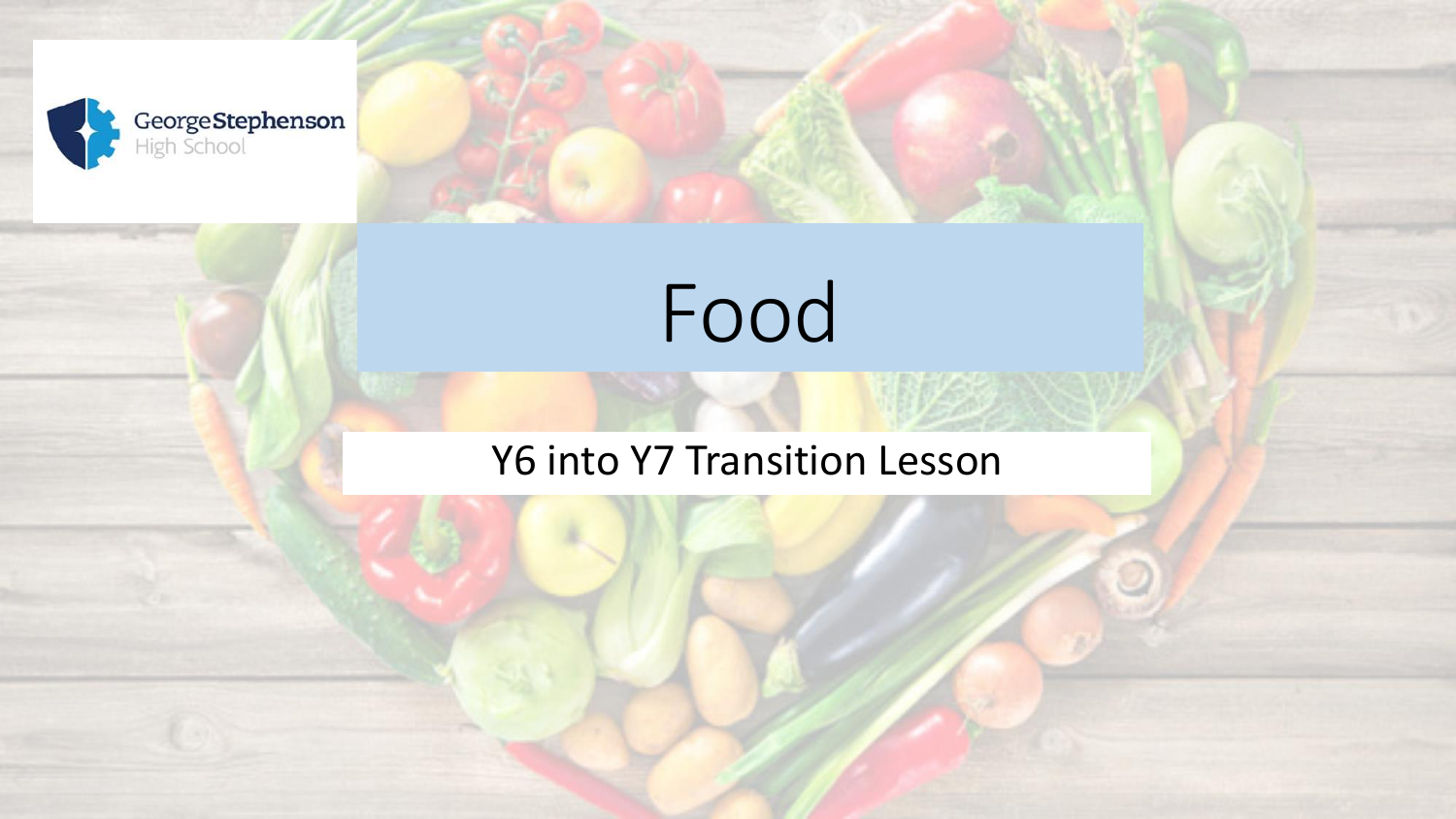#### How many dangers can you see?

Circle or list as many dangers you can see…

See if you can explain to another person how you can avoid the danger…..

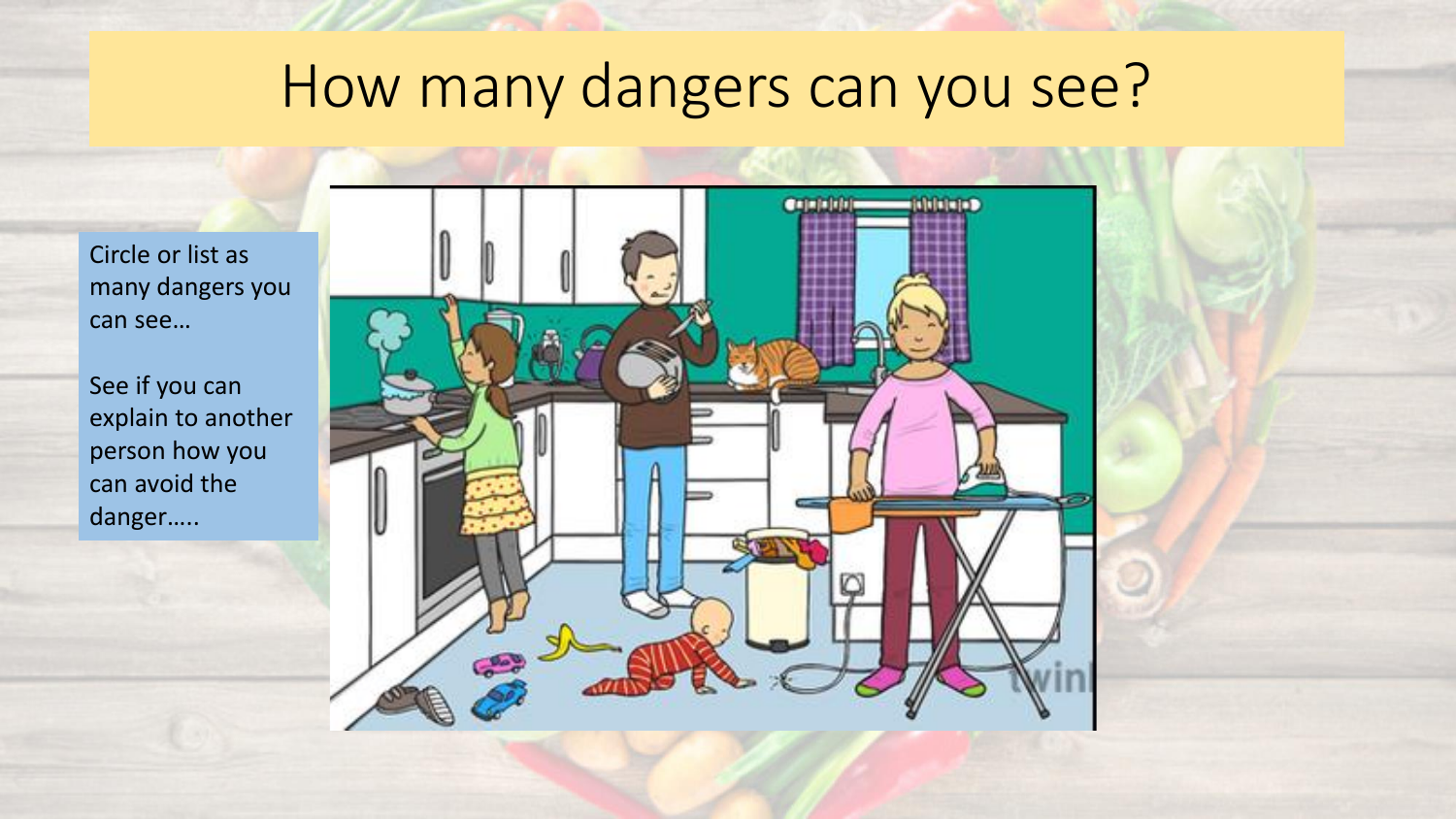#### Introduction

Welcome to George Stephenson High School, we are so excited about you starting in September. Unfortunately we will not be able to meet you before September so we would love to introduce Food Technology to you. This will help you to understand a bit about us before you get here!

We would also like to send you a few tasks to do to make sure in September we are ready to start our studies as fast as possible!!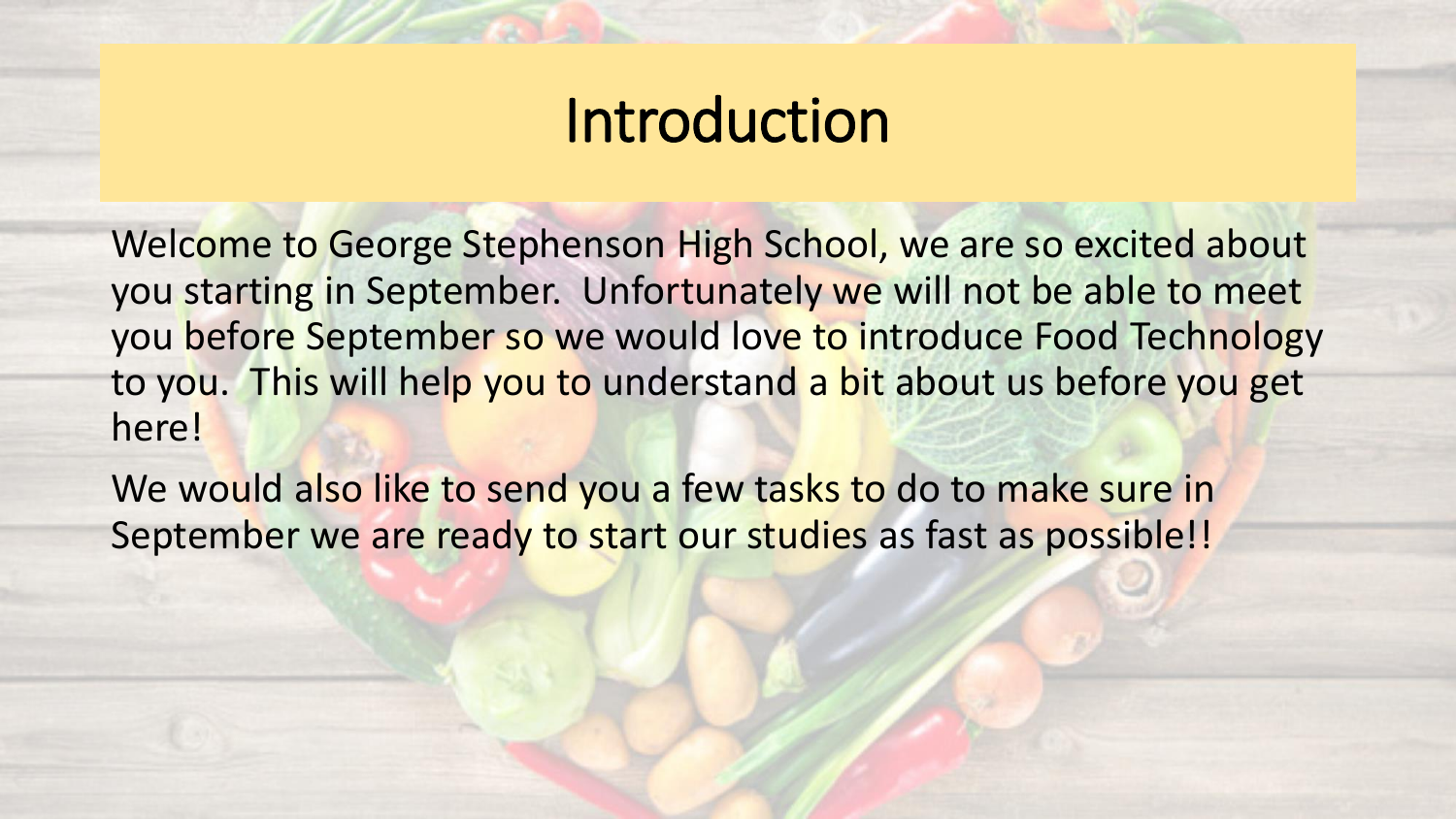### What is food technology and what will I do?

In Food Technology you will learn how to cook using lots of new and exciting skills like selecting and preparing ingredients, using lots of different equipment and adapting your own recipes.

You will also be taught how to work safely in the classroom and how to eat healthily to enable you to grow and develop into a healthy adult.

I am sure some of you already have experience cooking at home and some of you may not do not worry you will all learn lots of new and interesting skills very quickly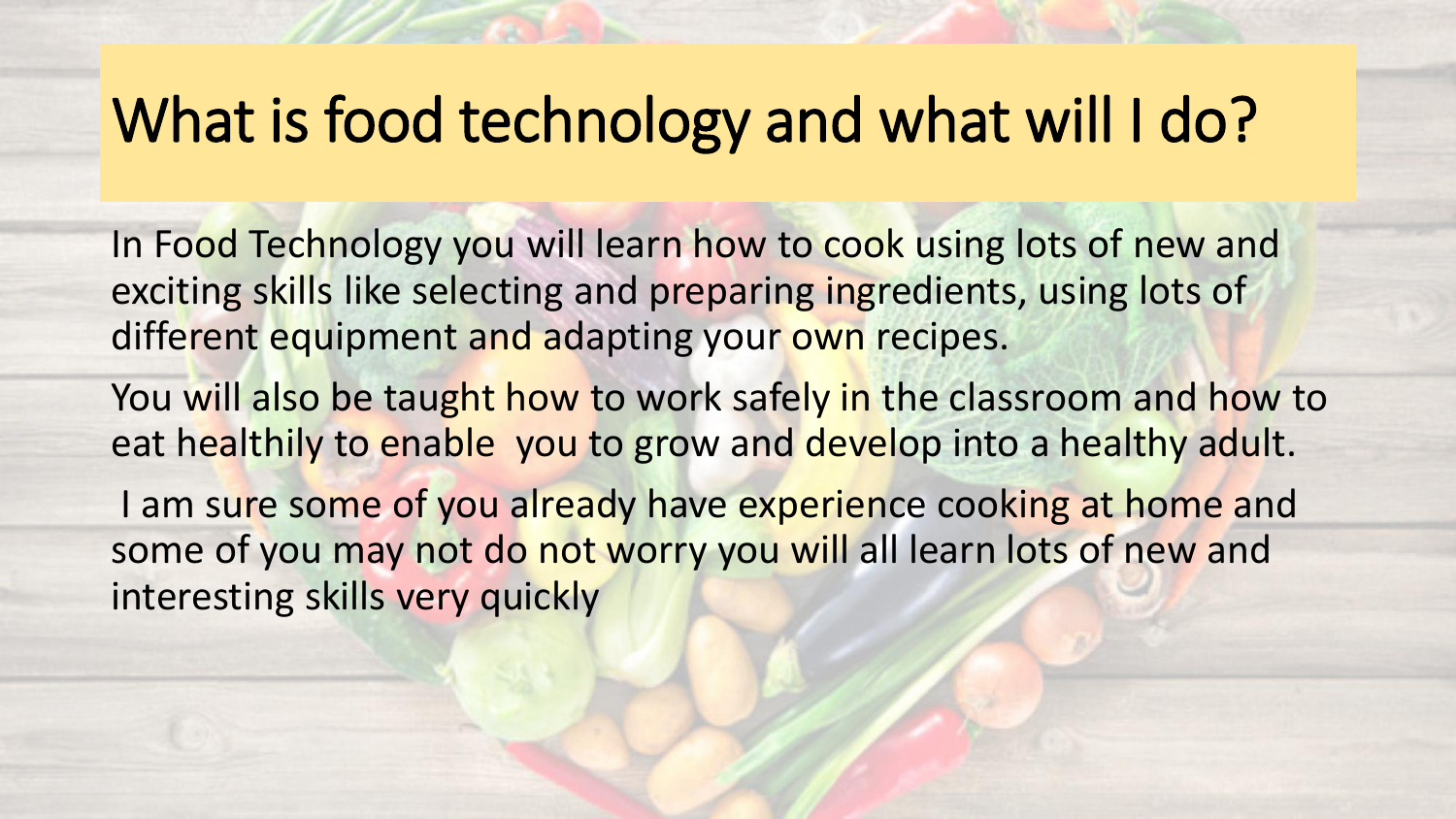## Try to find this equipment in<br>your home and explain to a p<br>your home and explain to a p

your home and explain to a peer what you would use it for

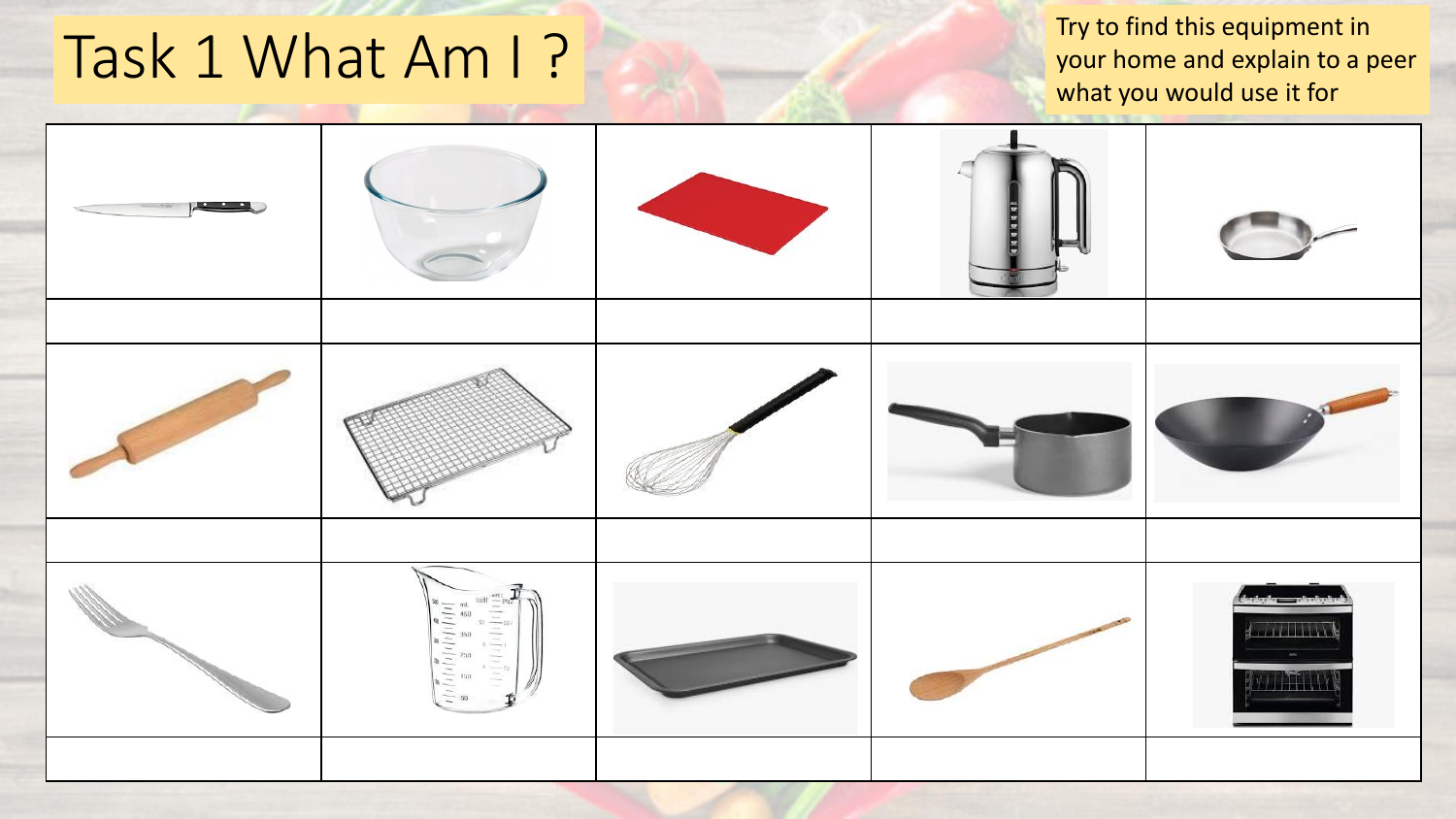#### Holiday Task – Practical Skills

- Your task is to prepare 1 product in your home between now and September (you can do more than one if you like) Rules
- Use at least 1 piece of equipment on the previous task
- You can be as creative as you like
- Follow the rules in the link below!!

<https://www.youtube.com/watch?v=DoSq9T6OejA>